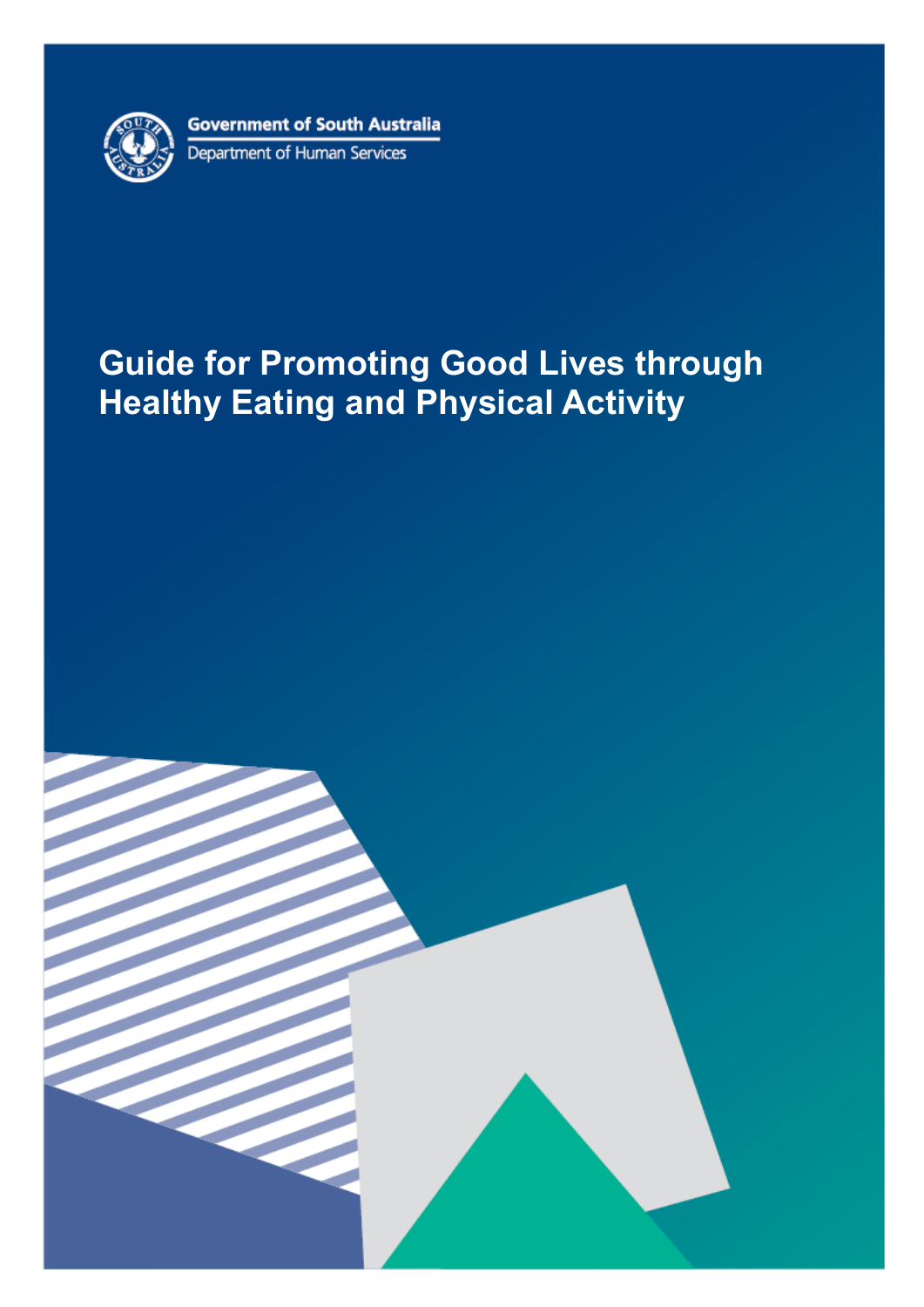| <b>Document Code:</b>                              | GUI-OCC-001-2018                                                                                                                                       |
|----------------------------------------------------|--------------------------------------------------------------------------------------------------------------------------------------------------------|
| <b>Version:</b>                                    | 1.0                                                                                                                                                    |
| Date of version:                                   | 8 May 2018                                                                                                                                             |
| Delegated authority:                               | <b>Director Disability Policy Unit</b>                                                                                                                 |
| <b>Resource custodian:</b>                         | <b>Disability Policy Unit</b>                                                                                                                          |
| <b>Confidentiality:</b>                            | Public                                                                                                                                                 |
| <b>Aboriginal impact</b><br>statement declaration: | The needs and interests of Aboriginal people have been<br>considered in the development of this document and there is no<br>direct or indirect impact. |

Win.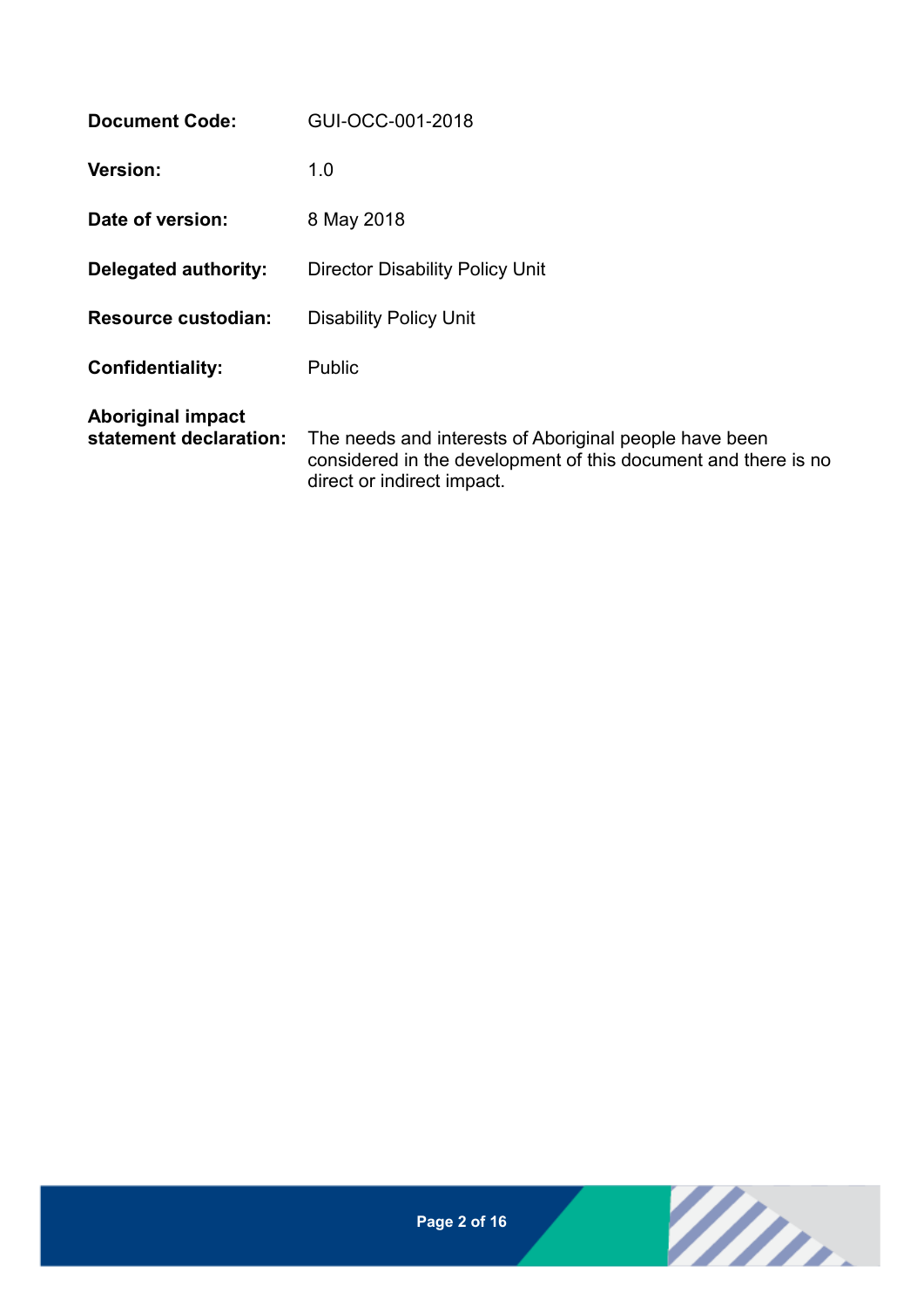#### **Acknowledgements:**

The Guide for Promoting Good Lives through Healthy Eating and Physical Activity had its origins in the advocacy of Professor Gary Wittert, Professor and Head, Discipline of Medicine, University of Adelaide, Director of Freemason's Foundation Centre for Men's Health and Senior Consultant Endocrinologist, Royal Adelaide Hospital; Jayne Lehmann, Diabetes Nurse Specialist and disability advocate; and Maurice Corcoran, Principal Community Visitor. Early in 2016 they conducted a workshop on healthy eating for health and disability staff. Late in 2016 they also contributed to a seminar for the wider South Australian disability sector that also included presentations from:

- Anji Hill, Clinical Lead Dietetics, ASSIST Therapy Services
- Nartasha Emerson, Clinical Lead Speech Pathology, ASSIST Therapy Services
- Anna Hughes, Developmental Educator
- Carmel Williams, Manager Strategic Partnerships, Public Health Partnership Branch.

At the seminar participants agreed that the sector would benefit from the development of a guide that would assist organisations in their development of good practices around healthy eating and physical activity for people with disability.



m.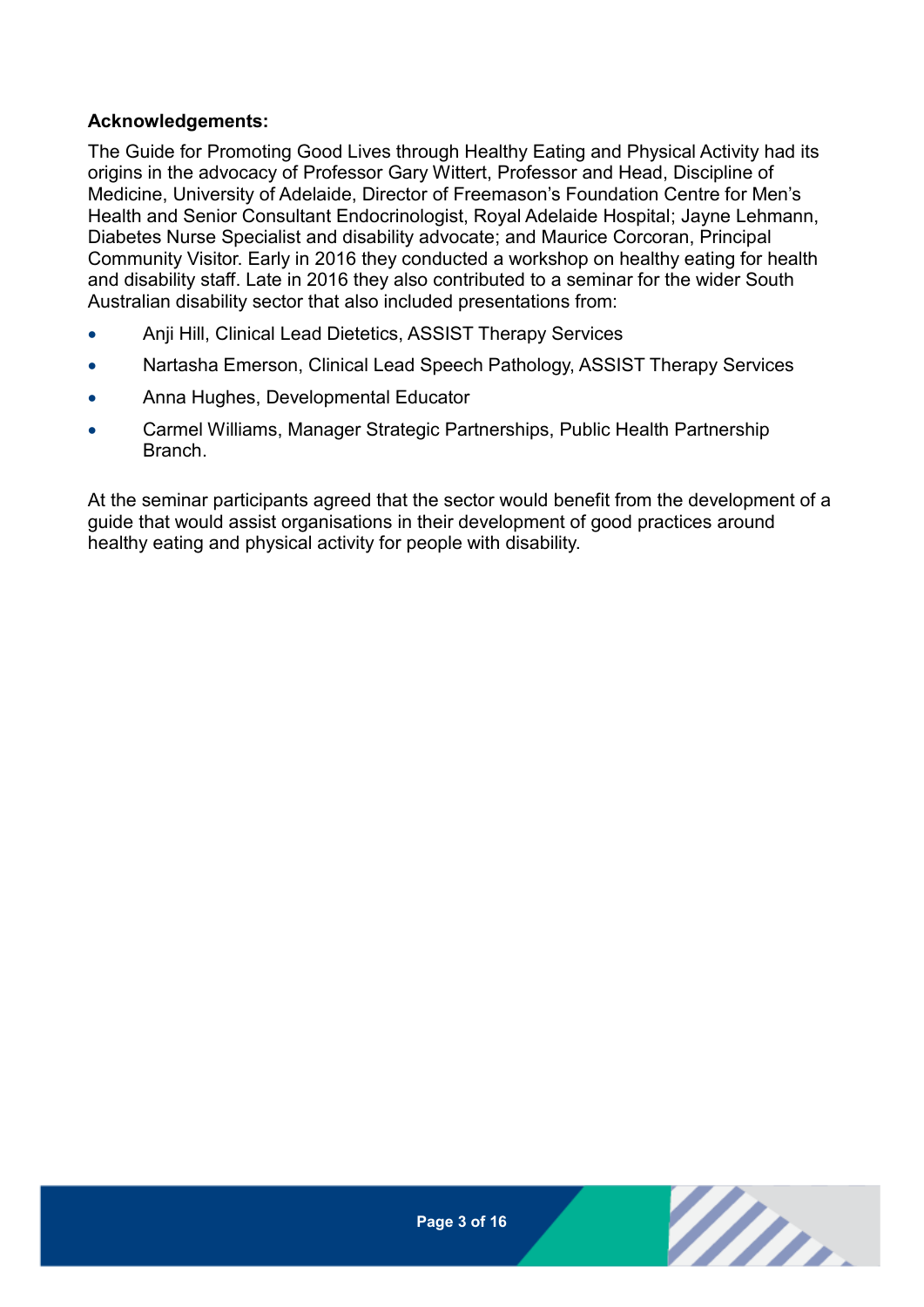# **Contents**

| Proactive Leadership from the Board, Chief Executive Officer and Management8   |  |
|--------------------------------------------------------------------------------|--|
|                                                                                |  |
|                                                                                |  |
|                                                                                |  |
|                                                                                |  |
| Information Sharing Guidelines for Promoting Safety and Wellbeing 11           |  |
| Monitoring of the Implementation of Healthy Eating Plans and Physical Activity |  |
| Appendix A: Standards and Minimum Practice Requirements for Supported          |  |
|                                                                                |  |
|                                                                                |  |

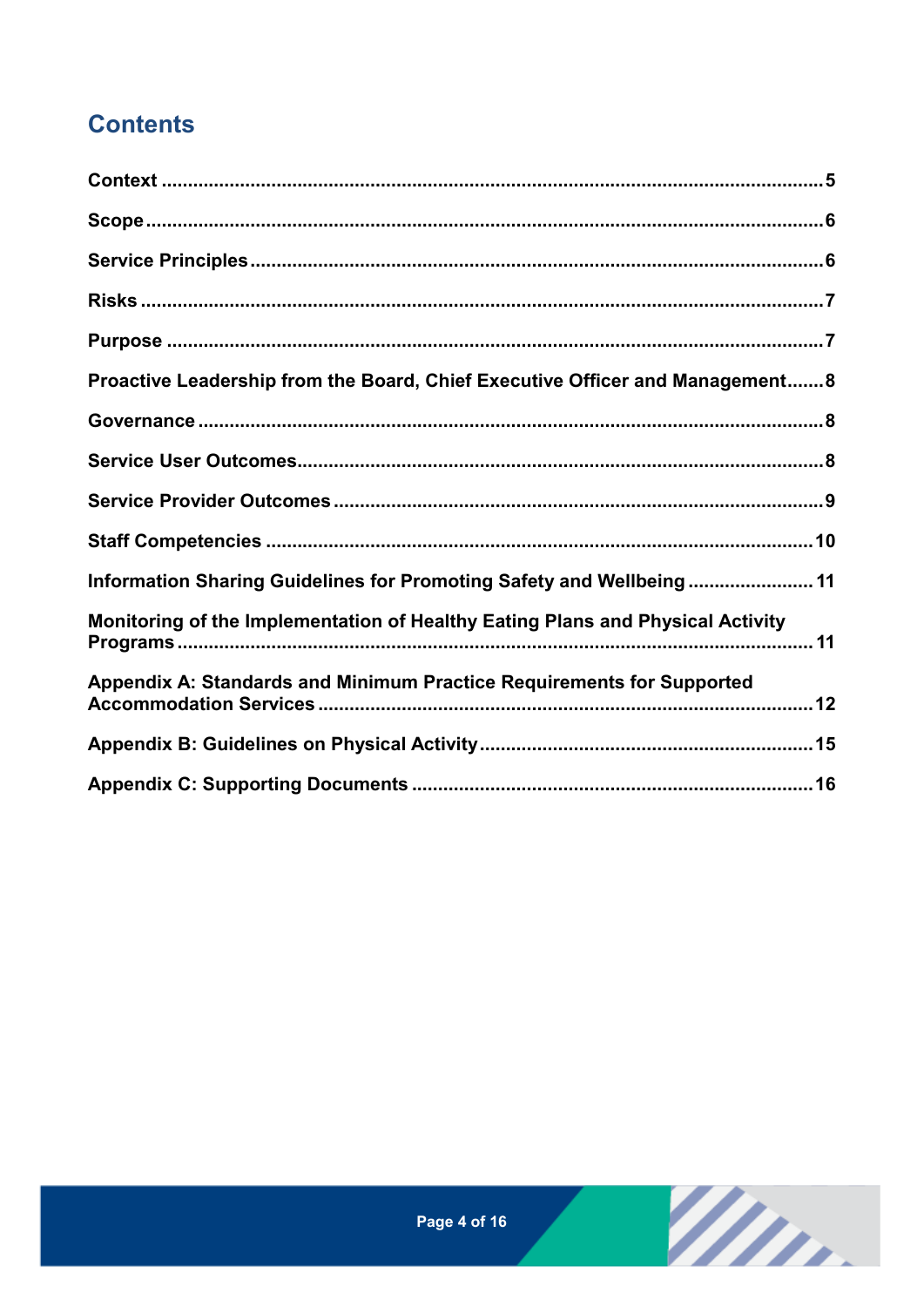### <span id="page-4-0"></span>**Context**

South Australia's Strategic Plan aims to improve the wellbeing of its community. Healthy eating, physical activity and adequate sleep contribute to a person's wellbeing. They keep us functioning, alert and active so that we can fully participate in the lives we want to lead.

Poor nutrition, a lack of physical activity and inadequate sleep can have significant consequences for a person's health, increasing the risk of illness and chronic disease. The long-term consequences of chronic disease can significantly impact a person's capacity to lead the life they choose.

The Australian Institute of Health and Welfare 2010 publication *Health of Australians with disability: health status and risk factors* reported the significant gap in health status between Australians with disability and those without disability. In 2007–08, almost half (46%) of people aged 15–64 years with severe or profound disability reported poor or fair health, compared to 5% for those without disability. People aged less than 65 years with severe or profound disability had a higher prevalence rate of all types of selected longterm health conditions than people without disability. Many of these conditions have their origins in poor diet and inadequate physical activity.

There are other considerations in respect to diet and eating for people with disability. For those with swallowing difficulties (dysphagia), eating and drinking can compromise health and safety, leading to respiratory complications and/or choking and possibly death if inadequately managed.

Some disabilities and chronic diseases bring with them specific needs in terms of nutrition and require the development and implementation of individual dietary plans to enhance and support safety and wellbeing.

Although the importance of physical activity to health and wellbeing has been well documented and is detailed in *Australia's Physical Activity and Sedentary Behaviour Guidelines for Adults (18–64 years)* (see [Appendix B\)](#page-14-0), it is unfortunately the case that for many people with disability, involvement in physical activity is inadequate. One recent study, quoted by Associate Professor Roger Stancliffe of the Faculty of Health Sciences of the University of Sydney found that people with intellectual disability aged between 25 and 34 years have an activity level equivalent to that of a 75-year-old in the population generally.

The Australian Institute of Health and Welfare 2010 publication also reported that the proportion of those with disability who undertake little or no exercise was 43% compared to 31% for people without disability.

People's participation in decisions that affect their wellbeing is recognised in the Department of Human Services' (DHS) *Human Rights Guide for the South Australian Disability Service Sector and the Person-Centred Guide for the South Australian Disability Services Sector*.

m.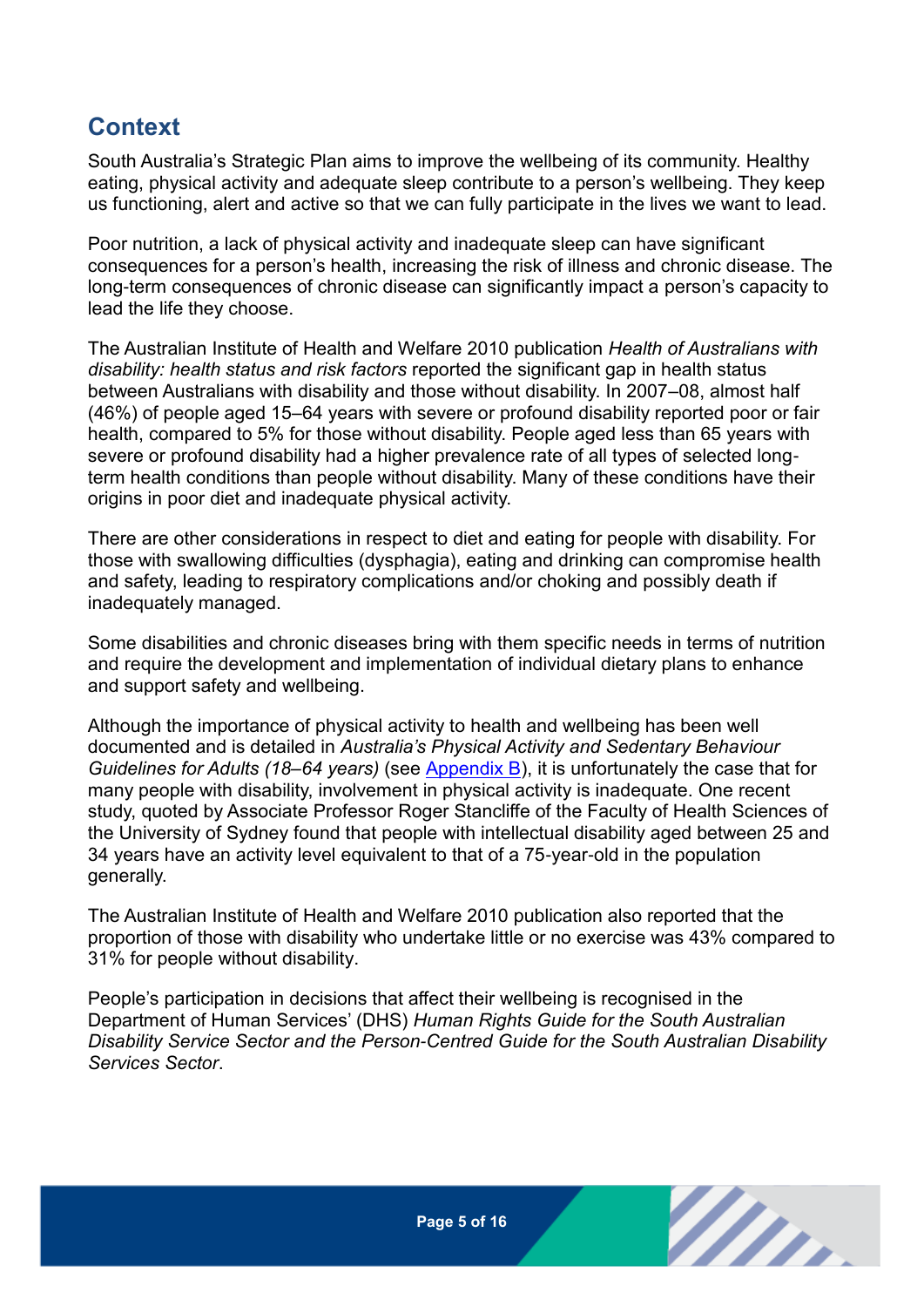### <span id="page-5-0"></span>**Scope**

The Guide for Promoting Good Lives through Healthy Eating and Physical Activity is applicable to both adults and children with disability.

The Guide directs service providers to have policies, procedures and mechanisms in place to ensure a good life for people with disability by ensuring access to healthy and safe food and physical activity.

The Guide does not attempt to address the specific nutritional requirements or physical activity programs of individuals, rather it provides the framework for organisations and the people who work within them, to establish and maintain best practice in the areas of nutrition and physical activity.

#### <span id="page-5-1"></span>**Service Principles**

The following principles underpin this Guide:

- Every service user is entitled to receive services and support to achieve nutrition and physical activity levels appropriate to their individual needs and that are consistent with current nutrition and physical activity guidelines. Where there are impediments to this, a plan for action is developed by staff in collaboration with the person, their family/guardian and an appropriately constituted multidisciplinary team.
- People with disability will be supported to participate in decisions about physical activities and exercise.
- People with disability will be supported to participate in decisions about their weekly food budget, menu selection, mealtime plans and guidelines and their health, with information provided in an accessible format.
- Service providers will create a positive and social mealtime environment.
- Families and advocates have a vital role to play in the lives of many people with disability and their involvement is promoted, respected and encouraged.
- Religion and culture are recognised in food preparation, meal selection and complex decision-making around oral intake.
- People with disability will be assisted to access appropriate health care professionals to support an active lifestyle and healthy diet.
- Decisions about complex health, eating and drinking safety and nutrition needs will consider a prevention and risk management approach, taking into account both duty of care and the person's right to self-determination.
- Complex decision-making involves a comprehensive team approach involving the person with disability and all relevant professional and personal stakeholders.
- Mealtime management decisions and plans are clearly documented, available, followed and evaluated.
- Service providers ensure that recommendations made by health care professionals are implemented in a timely fashion.

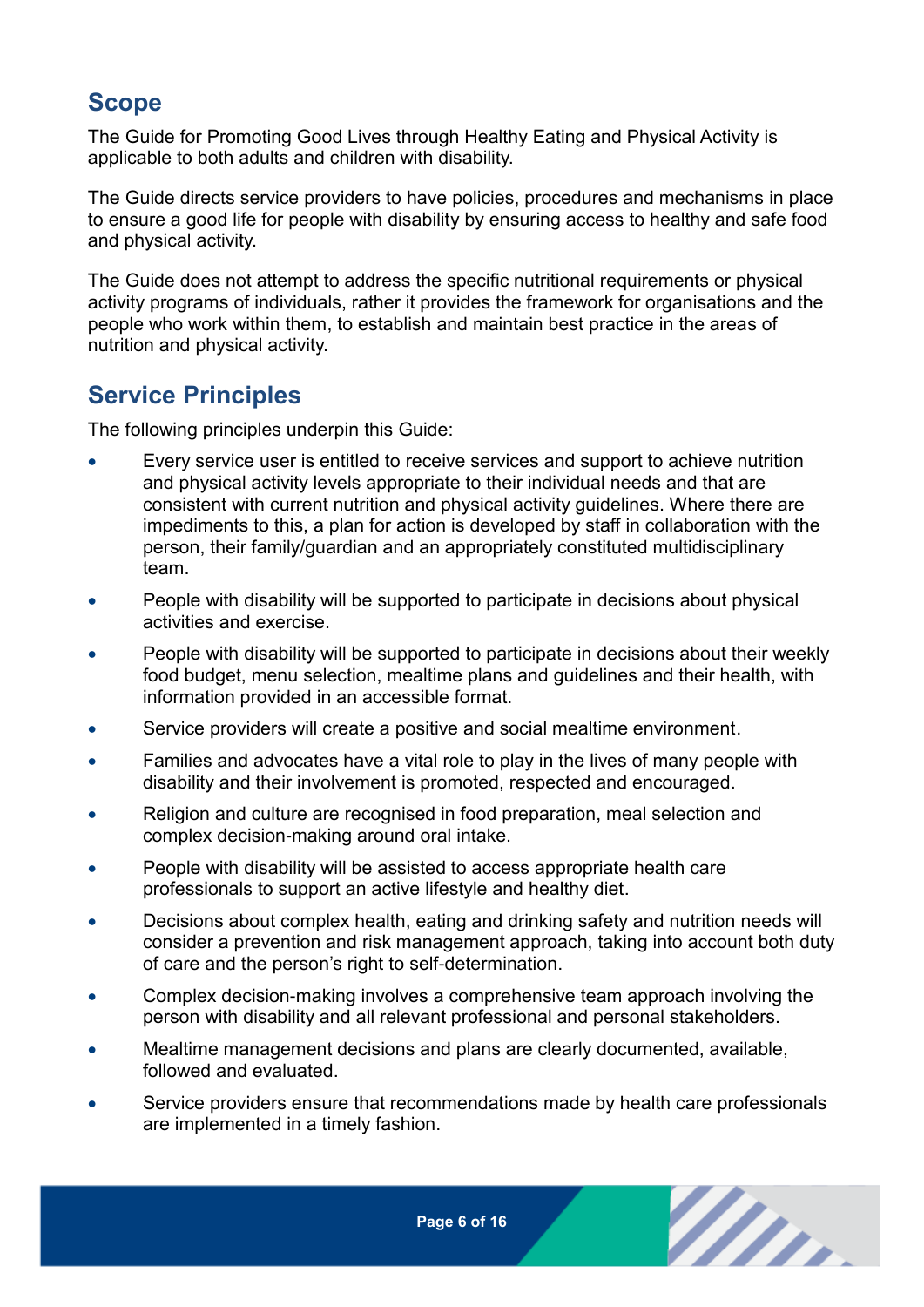- Training and support is made accessible to staff to achieve the competencies they require to perform their role.
- Service providers have a responsibility to ensure awareness, understanding and compliance with this framework, and related legal and statutory requirements that exist in state or federal legislation. This responsibility extends to all levels of a service, including service managers, supervisors and direct support staff.
- Service planning, management and review systems involve the mealtime management framework and physical activity guidelines including appropriate policy, procedures and outcome measurement.

### <span id="page-6-0"></span>**Risks**

Without proactive food and activity policies, practices and standards, people with disability may experience negative health outcomes including:

- Malnutrition and associated risk of illness
- Obesity and associated lifestyle disease such as diabetes and heart disease
- Increased risk of respiratory problems such as aspiration, pneumonia and choking
- Reduced enjoyment and participation during mealtimes
- Reduced quality of life
- Poorly planned and unhealthy meal choices
- Poorly administered physical mealtime supports and practices
- Poorly managed nutrition support
- Inappropriately managed medical conditions where diet is a part of treatment
- Impaired mobility
- Increased mental health impact
- <span id="page-6-1"></span>Increased risk of choking.

#### **Purpose**

This Guide provides direction for the provision of safe, planned and nutritious meals and physical activity programs for people with disability.

People with disability may need support from others to access, cook and consume food and drinks, or alternative methods of nourishment such as enteral nutrition. They may also have swallowing issues that can affect safety at mealtimes or rely on support staff to assist them to eat and drink.

For this reason, service staff will be appropriately informed, trained and supported to perform their duties around mealtimes and implementing physical activity programs. Support strategies must ensure they actively support people to participate in their own lives. This includes the ability to plan and provide a balanced, varied diet, monitor and manage health risks, including safely supporting people with swallowing difficulties, review nutritional needs, consider the ideals of individual choice with duty of care and to take into account the person's cultural background and religious beliefs.

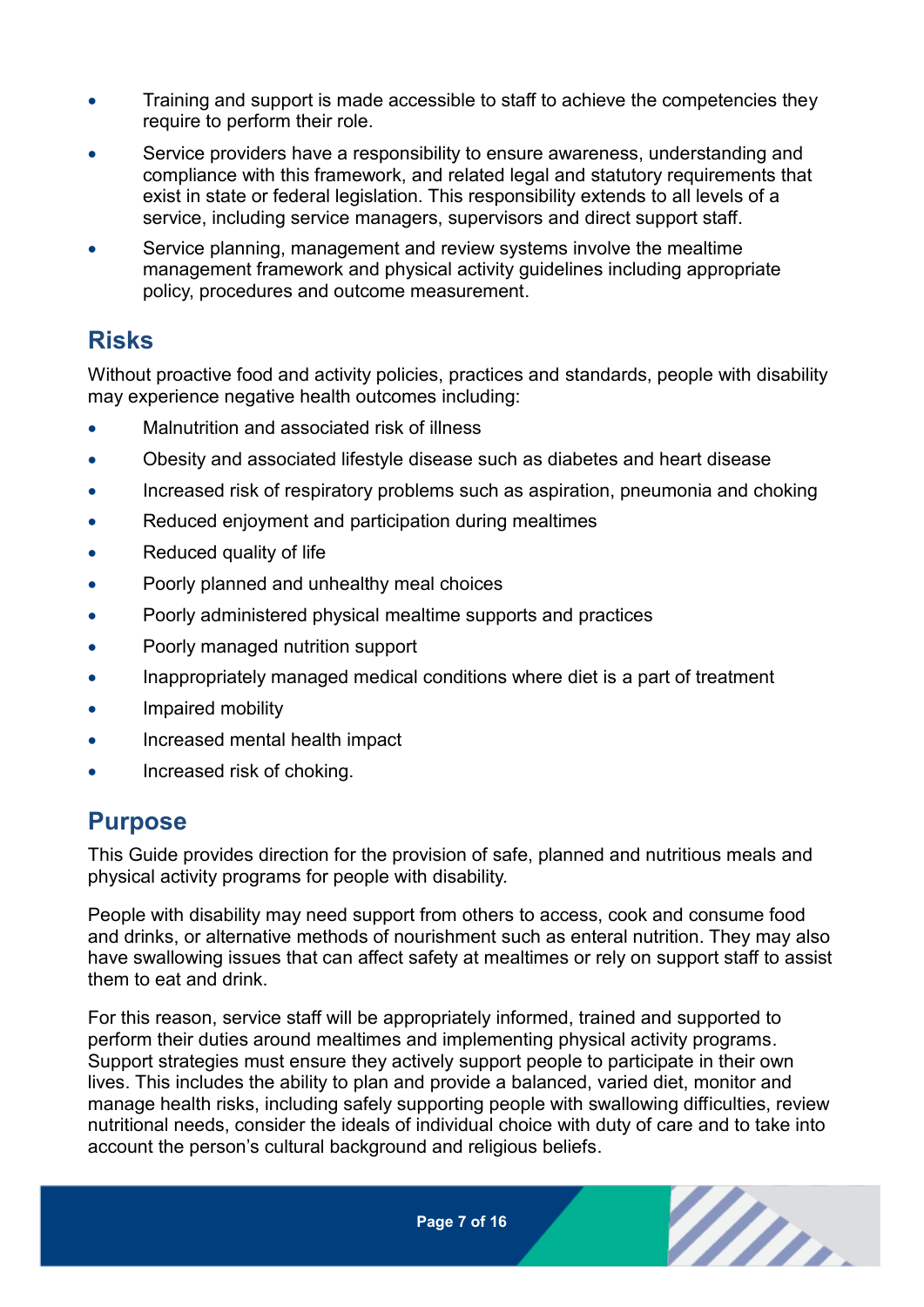The Guide includes Standards and Minimum Practice Requirements for Supported Accommodation [\(Appendix A\)](#page-11-0) that provides a platform for services to assess their performance in the area of mealtime management.

The Guide includes direction for physical activity [\(Appendix B\)](#page-14-0), including for those people who may require an individualised program.

### <span id="page-7-0"></span>**Proactive Leadership from the Board, Chief Executive Officer and Management**

Each service provider's Board, Chief Executive Officer (or equivalent) and management is responsible for providing the leadership and infrastructure to plan, prioritise, resource, monitor and evaluate the effectiveness of their organisation's strategies to ensure healthy eating practices and physical activity programs are in place. Leaders also share a responsibility for positively influencing staff and developing the attitudes and cultural change required to ensure healthy practices are in place.

#### <span id="page-7-1"></span>**Governance**

The Board of Directors of each service provider is responsible for ensuring an organisational plan is created and implemented to meet the Service and Service User Outcomes for a healthy life outlined below. Through the actions of its Chief Executive Officer (CEO) and management, the Board will:

- Develop, implement and review operational procedures to achieve the principles, standards, practice requirements and outcomes of this Guide
- Allocate the required resources to ensure the policy statement is put into practice for healthy eating
- Develop an organisational culture of accountability, transparency, supervision and reflective practice as essential elements in supporting healthy and safe eating
- Allocate resources to ensure its workforce receives regular training to implement healthy and safe eating practices
- Allocate the resources to record and report on outcomes
- Ensure active engagement facilitates the self-determination of the person with disability
- Demonstrate a continuous quality improvement approach to service provision by evaluating the effectiveness of the organisation's policies, systems and practices
- Provide evidence that the principles outcomes, standards and minimum practice requirements of the mealtime management framework are met.

### <span id="page-7-2"></span>**Service User Outcomes**

#### **Service users will:**

 Have an individual healthy lifestyle plan that includes an individualised healthy eating plan, exercise/activity plan, water consumption plan and recommended person-centred strategies to achieve its successful implementation

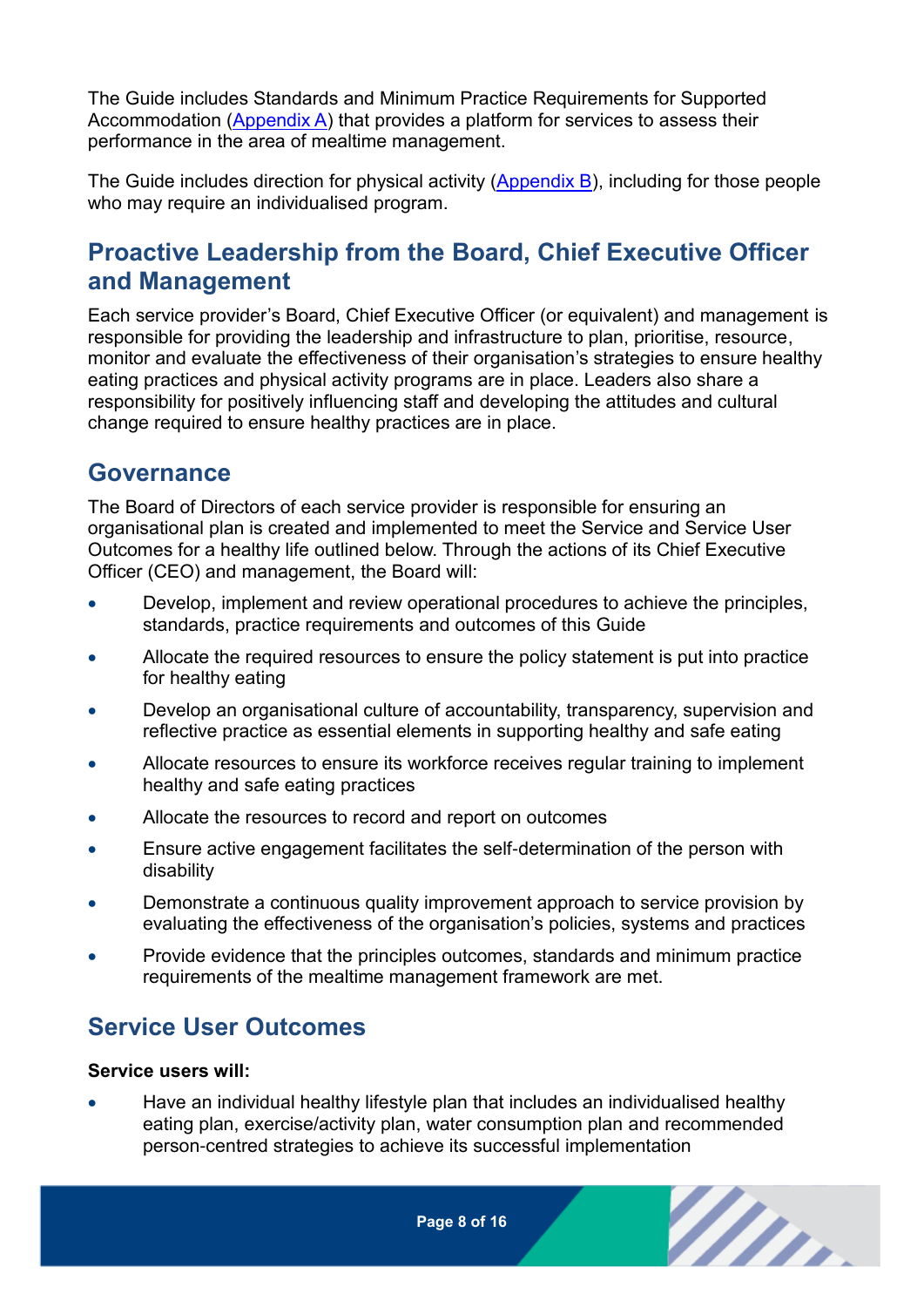- Enjoy pleasant, enjoyable, nutritious and high quality meals and snacks that align with the Australian Guide to Healthy Eating
- Have improved health and wellbeing
- Have healthier bodyweight, improved mobility and reduced comorbid conditions, a reduced incidence and prevalence of chronic disease (diabetes, cardiac disease, respiratory disease, joint disease), and where these are present, the onset and severity will be significantly ameliorated thereby improving wellbeing and quality of life.
- Be aware of the role diet plays in overall quality of life
- Where safe and appropriate, be involved in all aspects of food preparation including active involvement in choosing, planning and cooking meals
- Learn about healthy choices by participating in preparing healthy shopping lists and doing grocery shopping
- Have meals that take into account any health or other issues specific to their disability
- Have an eating environment that prioritises and supports healthy and enjoyable meals
- Have potential improvements in mood, cognitive ability, sleep quality, mobility, bowel health and general wellbeing, consequently reducing dependence
- <span id="page-8-0"></span>Have a reduced frequency of falls.

### **Service Provider Outcomes**

#### **Service providers will be able to demonstrate that:**

- All staff recognise the importance of nutrition and physical activity to the wellbeing of the people they support by including deliverables relating to these areas in business planning
- All direct support staff are appropriately informed, trained and supported in performing their duties around nutrition, mealtimes and physical activity
- The responsibilities of support staff regarding nutrition, mealtimes and physical activity are clearly documented and understood
- Equipment of a suitable quality and function to support the preparation of nutritious meals is available
- Written documentation regarding nutrition, mealtime management and physical activity is in place for each service user
- Systems that support healthy meal planning and shopping are in place
- Processes for reviewing individual needs and managing individual risk factors relating to nutrition are in place and are regularly reviewed
- Procedures for navigating differences between duty of care, individual choice and cultural/religious requirements are in place

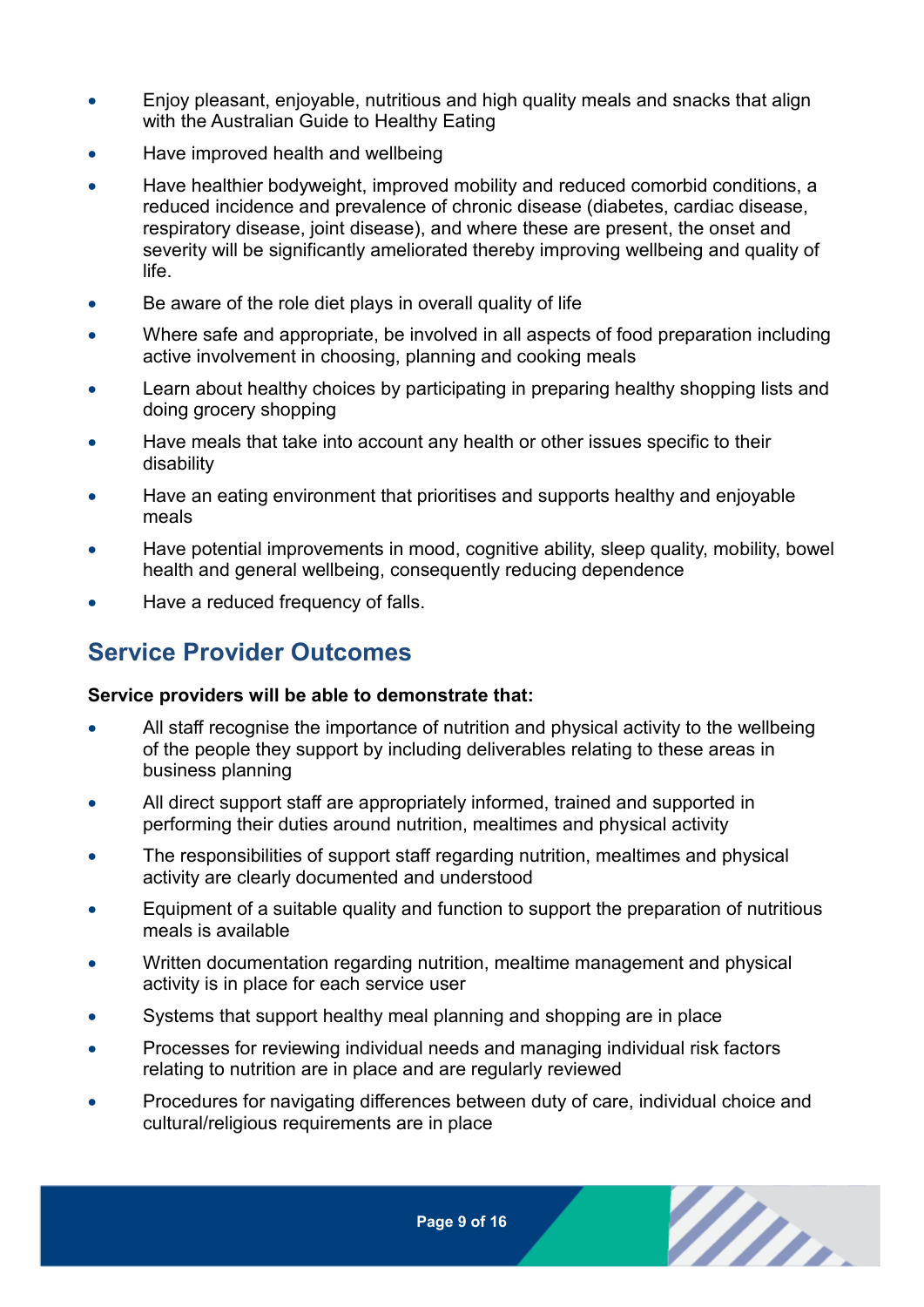- Programs that support people with disability to increase their food literacy so they can participate in positive decisions concerning menu selection, mealtime plans and guidelines, and their health are in place
- All information on nutrition and mealtimes is provided in an appropriate and accessible format
- There are systems to balance individual preferences with the need for healthy eating options
- The advice of health professionals with an understanding of nutrition, swallowing safety, physical activity and chronic disease management is sought as required
- There are mealtime plans for each person with swallowing difficulties, or who has conditions where eating and drinking can compromise health and safety, leading to respiratory complications and/or choking if not correctly managed
- The Standards and Minimum Practice Requirements for Supported Accommodation Services are met (see [Appendix A\)](#page-11-0)
- Regular reporting on nutrition and physical activity related outcomes occurs
- <span id="page-9-0"></span>Health care costs are reduced.

### **Staff Competencies**

Disability service providers will ensure that their direct support staff achieve the competencies required in mealtime management to enable safe, nutritious and enjoyable mealtimes and, in particular, that staff receive training and demonstrate competence in the following areas:

- Menu planning (for managers or the delegated person responsible for planning food and drink provision)
- Identifying healthy foods and drinks, so they can support people to make healthy choices when food shopping, on outings, during food preparation and on what to take to work or on day options
- Mealtime preparation including preparing ingredients, following recipes and cooking
- Following meal plans to support the treatment of chronic medical conditions (for example, diabetes)
- Modifying the texture of foods and fluids in accordance with national standards for texture modification when necessary
- Plating up well-presented food in amounts suitable for a person's nutritional needs
- The ability to identify signs and symptoms of swallowing and nutritional issues
- The ability to supervise and participate in physical activities
- Food safety and hygiene
- Awareness of duty of care in relation to both the supported person and organisation.

Appropriate mealtime management training can assist staff to achieve the minimum standards relating to nutrition and mealtime management.

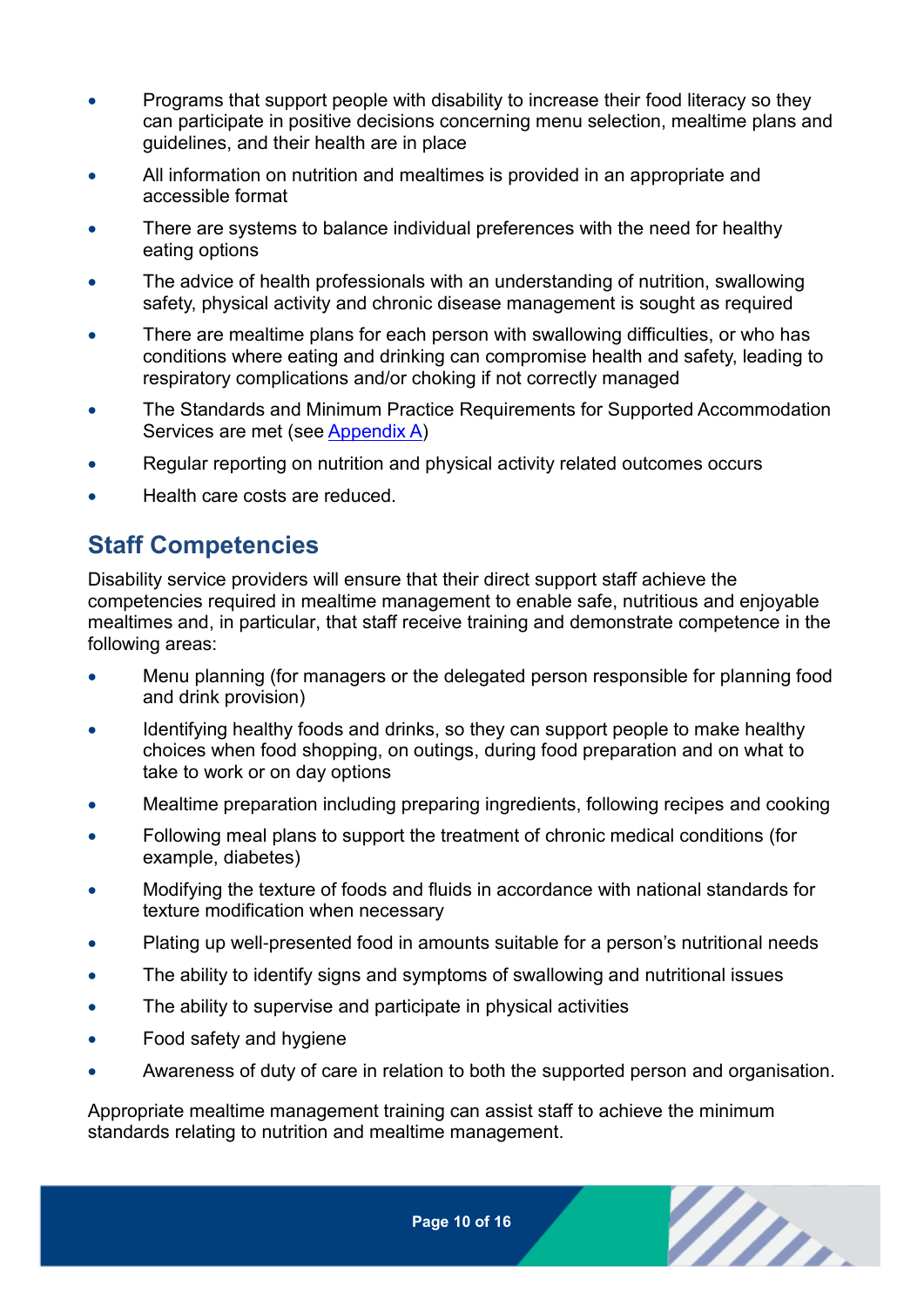# <span id="page-10-0"></span>**Information Sharing Guidelines for Promoting Safety and Wellbeing**

Meals and physical activities are likely to occur in a number of settings. When service providers do not share relevant information with families, other parts of a service or other service providers, they can place the person with disability, their family or staff member(s) at significant risk.

Service Providers are required to comply with Ombudsman SA's *Information Sharing Guidelines for promoting safety and wellbeing* (ISG) that states:

*"When information about risk is not shared, workers operate in isolation, resulting in an incomplete understanding of the complex needs and interconnected circumstances of their clients. The ISG provide a mechanism for information sharing when it is believed a person is at risk of harm (from others or as a result of their own actions) and adverse outcomes can be expected."*

All DHS-funded disability service providers are required to have an updated ISG Appendix in place (containing procedures for implementing the ISG within their own organisation). Providers must further ensure that their staff are appropriately trained and inducted into use of the updated ISG. For further information refer to Ombudsman SA's website and the DHS Appendix to the Information Sharing Guidelines for promoting safety and wellbeing.

### <span id="page-10-1"></span>**Monitoring of the Implementation of Healthy Eating Plans and Physical Activity Programs**

The Board, Chief Executive and Management will monitor the implementation of healthy eating plans and physical activity programs.

**External monitoring** of an organisation's performance will occur through:

- Service users themselves
- Families, guardians, friends and advocates
- The Community Visitors Scheme (CVS).

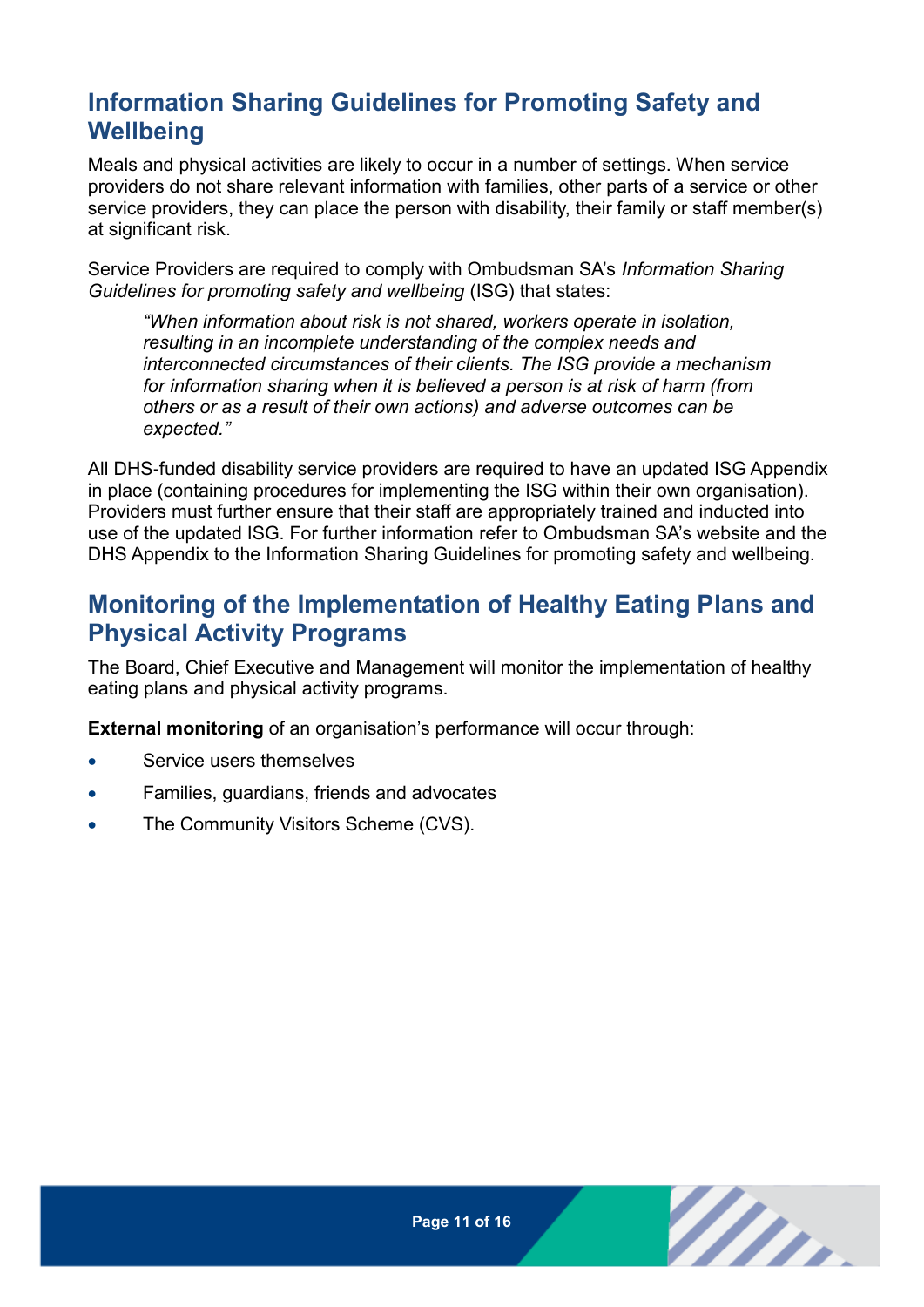### <span id="page-11-0"></span>**Appendix A: Standards and Minimum Practice Requirements for Supported Accommodation Services**

It is recommended this set of standards and minimum practice requirements be adopted by services providing accommodation support to adults with disability to promote participation and engagement at mealtimes, and reduce the risk of serious health conditions resulting from swallowing difficulties and nutritional needs.

#### **1. Appropriate and Nutritionally Adequate Food**

Mealtimes are planned and provided so that people have access to safe and nutritionally adequate diets.

For minimum practice requirements, the service will ensure:

- Menus are planned and documented offering a range of nutritionally adequate food in line with the Australian Guide to Healthy Eating (see [Appendix C\)](#page-15-0)
- Food preparation conforms to any applicable food safety regulations and texture standards
- People supporting mealtimes in any setting (including volunteers, day options staff) are aware of, understand and are able to follow the mealtime or nutrition plans provided for each person.

#### **2. Cultural and Religious Diversity**

Cultural and religious diversity is acknowledged. Therefore, service providers must ensure a person's requirements and customs have been discussed with the person and appropriate family or community members.

For minimum practice requirements, the service will ensure:

- The person's religion and culture are incorporated into and demonstrated within menu planning, meal preparation and mealtime practices
- An environment is created that allows, enables and values the person's cultural and religious expression through the choice of food and presentation of meals.

#### **3. Mealtime Risk Identification and Action**

Support staff will report any identified risks affecting a person's mealtime safety and take appropriate action as per organisational guidelines. Identified risks and actions taken must be clearly documented.

For minimum practice requirements, the service will ensure:

- Individual risks related to chewing, swallowing and nutrition support are identified and addressed by using an appropriate screening tool and referring to a dietitian, speech pathologist or appropriate health professional as required
- Appropriate dissemination and following of individualised mealtime and nutrition plans developed by health professionals

**Page 12 of 16**

m.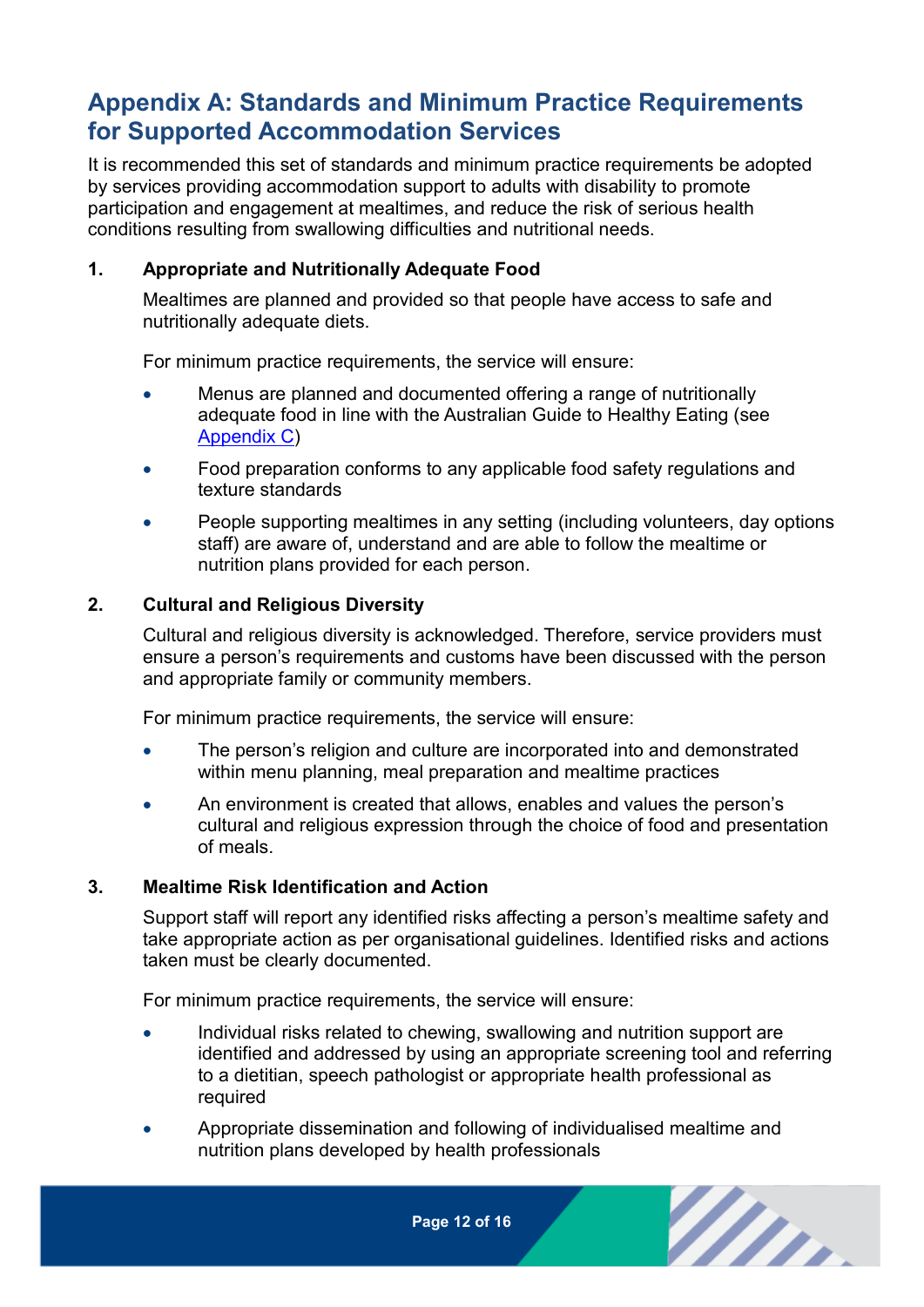- Monitoring of weight at least monthly to monitor a person's nutritional status
- People with a swallowing issue have been assessed by a speech pathologist and have a mealtime safety plan in place
- Assistance from speech pathologist/pharmacist is sought when medications need to be modified due to swallowing difficulties.

#### **4. Enteral Nutrition Support**

All staff will be familiar with, and adhere to, relevant guidelines regarding supporting a person with enteral nutrition. Consideration needs to be given to balancing a person's health needs with quality of life.

For minimum practice requirements, the service will ensure:

- To follow the *Support of People with Enteral Nutrition Guideline* (or other relevant organisational guideline) that clearly defines roles and responsibilities of the supporting team (dietitians, nurses and accommodation staff)
- Support workers receive competency-based training in accordance with DHS regulations
- Enteral nutrition requirements and plans are reviewed at least every six months by a dietitian
- Considerations for tube feeding, or withdrawal of tube feeding, includes all stakeholders – the person, family, advocates, service providers and appropriate health professionals discussing all options, including potential risks.

#### **5. Individual Choice and Participation**

Wherever possible, the person will be provided with opportunities and supports to express their likes and dislikes about particular foods/drinks (including type, texture and temperature) and have these recognised within the daily food selections, menu planning and food purchases.

Whilst all people at times will choose foods that may not be optimal for their health, generally service providers have a responsibility to safeguard the health of the people they support through education and information about the consequences of their choices.

Through a person-centred approach, the service will ensure and appropriately record that:

- The person is encouraged to experience different foods
- The person receives appropriate information about the relationship between their health and food choices
- The person is involved in menu planning and decision-making about mealtime arrangements
- Where a person is involved in food preparation, they receive education about hygiene, food storage and appropriate presentation.

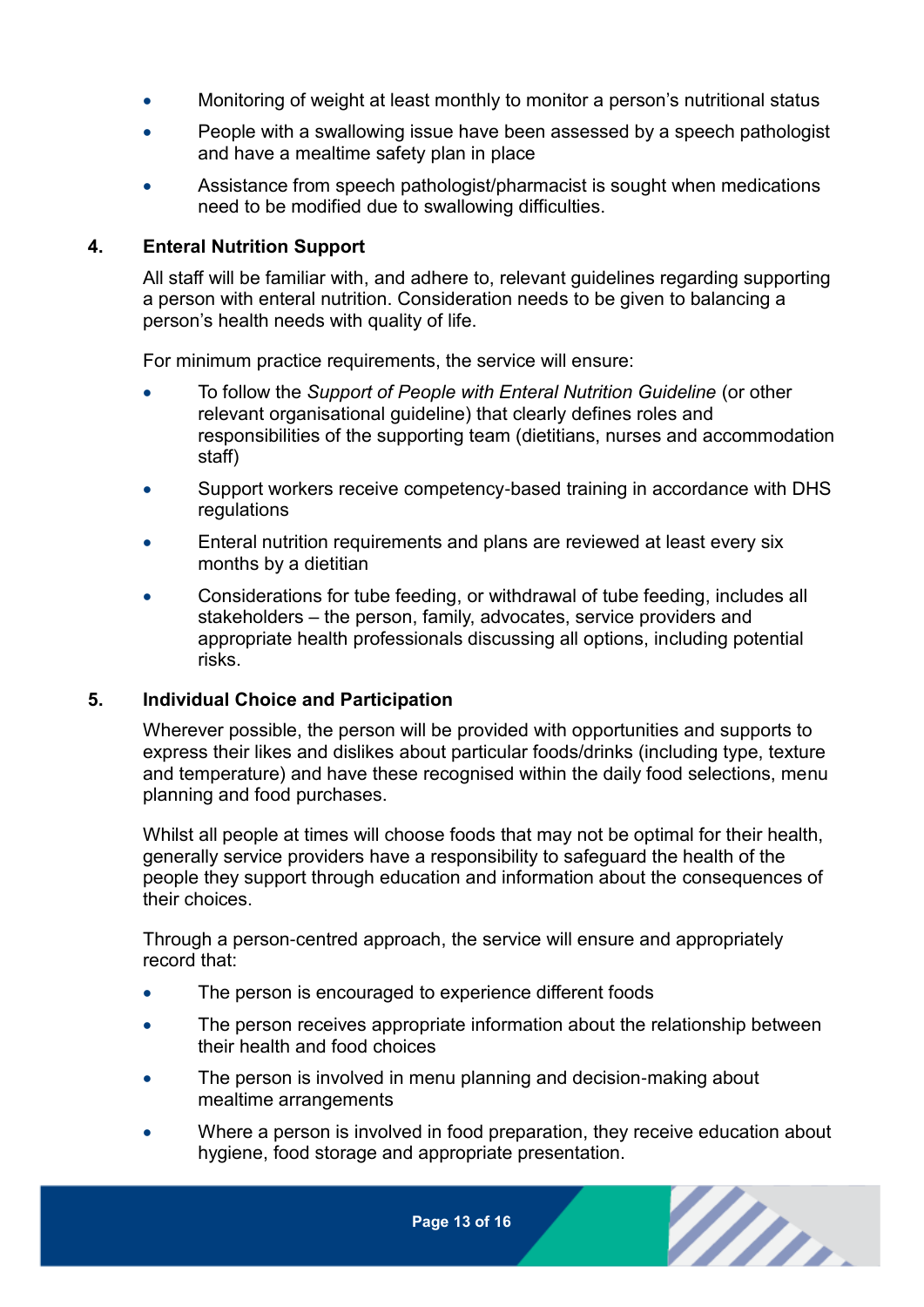#### **6. Considering Individual Choice with Duty of Care**

Service providers have a responsibility to ensure both individual choice and duty of care are being considered. For example, considering a person's physical issues and immediate or medium-term health risk (ie related to weight, positioning, chewing, swallowing or need for equipment) and their right to choose their preferred foods.

For minimum practice requirements, the service will ensure and appropriately record:

- Consideration to duty of care along with the person's preferences/choices where texture modifications or restrictions to food and fluids are clinically recommended
- Assistance with individual choice, based on health promotion and a nutritionally balanced diet
- Where the person's nutrition, eating and drinking support needs are complex that:
	- food choices are based on all the information required
	- risks to nutritional health and general health are assessed and understood
		- the person, their family and advocates are involved
- Relevant health and allied health professionals are involved to ensure clinical recommendations are understood and considered in the decision-making process
- Informed consent and decision-making by the person is facilitated, ensuring information about management options and possible consequences of different choices are made clear
- The capacity of the person is considered so their ability to give informed consent in the decision-making process is clear. The use of advocates and guardians where capacity is unclear is important.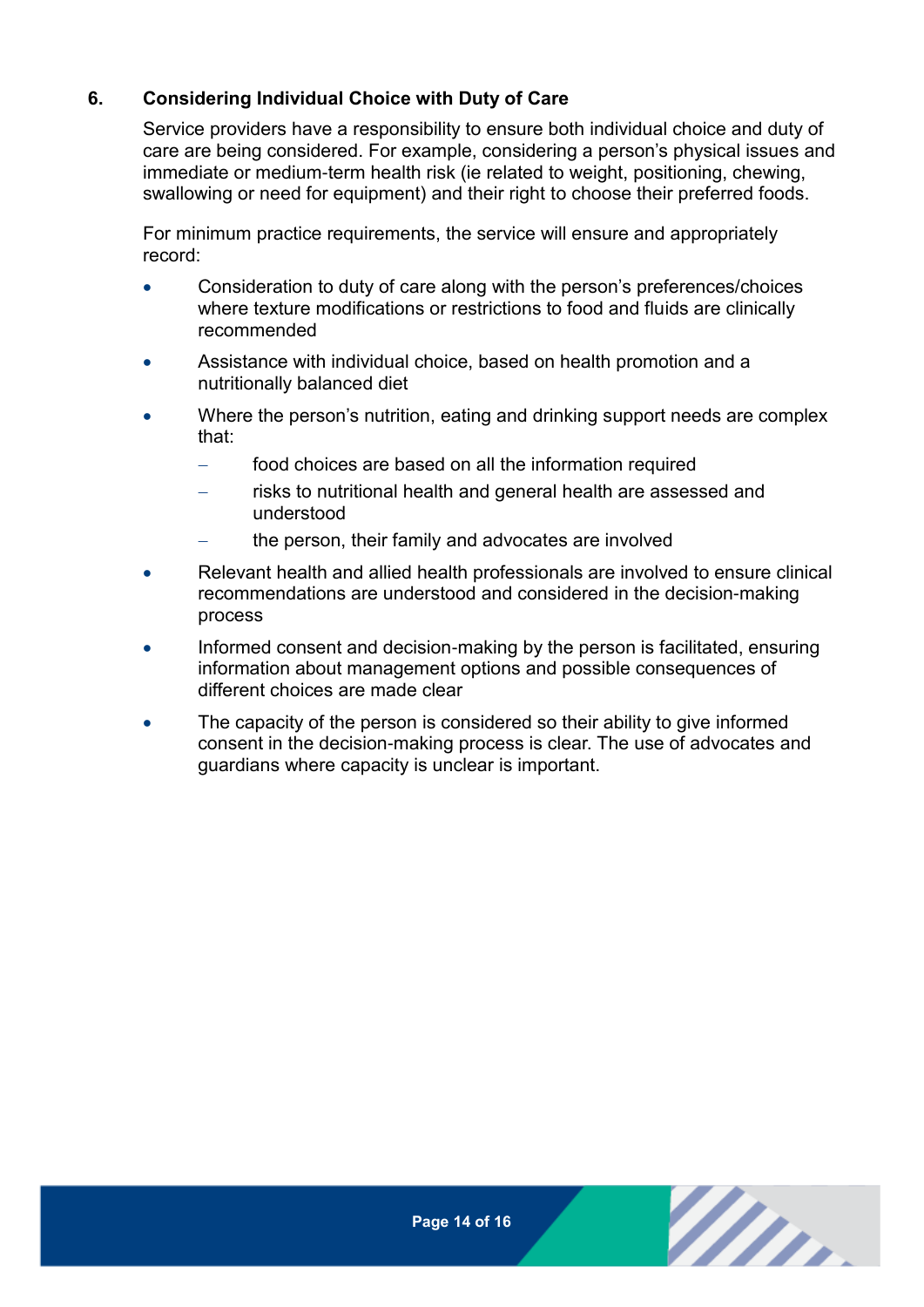# <span id="page-14-0"></span>**Appendix B: Guidelines on Physical Activity**

For service users who have no signs or symptoms of chronic disease or injuries, the physical activity required to maintain good fitness and health should include:

- A minimum of 30 minutes of moderate intensity physical activity on five or more days each week (for example walking, cycling, swimming, playing sport/games, gardening, etc)
- Resistance/balance/flexibility training that aims to build strength, stability and mobility on 2–3 days/week. This can be independent, supervised or in undertaken in groups.

For service users with signs, symptoms or a diagnosis of chronic disease, current injuries or a history of injuries, or who are at risk of falls, an individual exercise/physical activity program, based on clinical presentation, should be developed in consultation with their general practitioner and exercise physiologist. Alternatively, a clearance is given by the general practitioner to engage in the physical activity guidelines stated above.